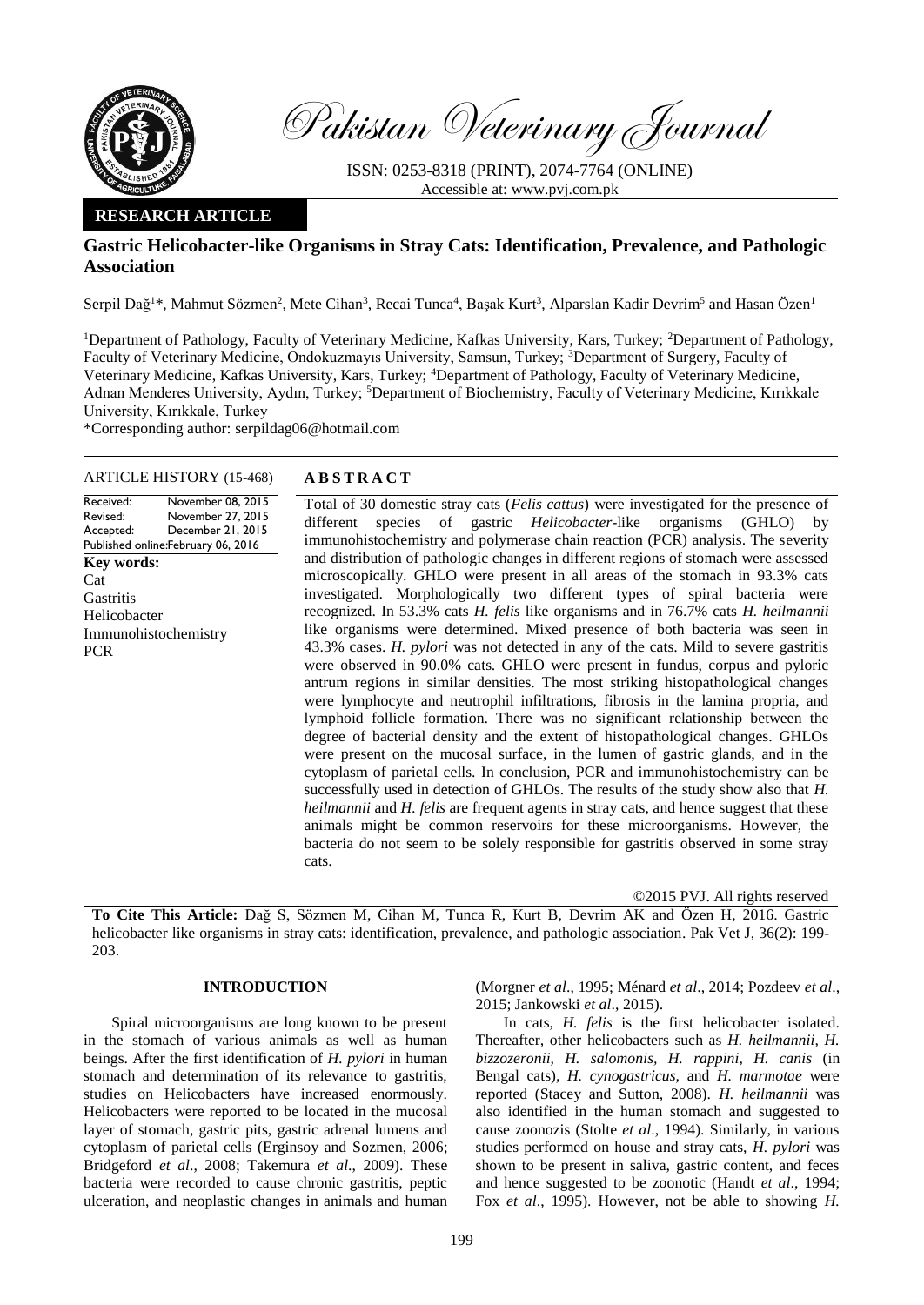*pylori* in cats in other studies suggested that the agent is transferred by anthroponotic way.

Prevalence of gastric Helicobacter caused infections in cats is quite high (41-100%) (Priestnall *et al*., 2004; Van den Bulck *et al*., 2005; Araujo *et al*., 2010; Macêdo *et al*., 2012). In spite of the high incidence rate in cats, an association between the Helicobacter species and gastritis is still suspicious. It was reported that Helicobacters cause gastritis and glandular degeneration in some cats, however clinical symptoms are not seen in most of them (Happonen *et al*., 1996; Yamasaki *et al*., 1998).

Most studies on natural (Yamasaki *et al.*, 1998; Erginsoy and Sozmen, 2006) or experimental (Simpson *et al*., 2000) gastric Helicobacter infections are focused on the histomorphological characterization and identification of pathological lesions observed. However, identification of Gastric helicobacter species under light microscope is sometimes very difficult and specific techniques, such as bacteriological culture, immunohistochemistry, 16S rRNA analysis, DNA hybridization and electron microscopy may be required (Jalava *et al*., 1998; Neiger *et al*., 1998; Norris *et al*., 1999; Sjodin *et al*., 2011; Smet *et al*., 2012).

The aim of this field study is to determine the prevalence of Helicobacter species in stomach of stray cats using polymerase chain reaction analysis and immunohistochemical staining methods, and to correlate the results with histopathological lesions to make an estimate for significance.

# **MATERIALS AND METHODS**

**Materials:** Total of 30 adult stray cats (*Felis cattus*) (15 female and 15 male) were used in this study. Under general anesthesia gastric samples from cardia, fundus, and pyloric antrum were taken applying gastroscopy. Halves of the biopsy samples were fixed in 10% Phosphate buffered formaldehyde for histopathological and immunohistochemical investigations and the other halves were saved for Polymerase chain reaction (PCR) analysis.

**Histopathology:** Fixed tissue samples were routinely paraffin embedded, and tissue sections were cut and then stained routinely with hematoxylin and eosin for light microscopic evaluation. Semi-quantitative evaluation of histopathological changes was performed based on lymphoid follicle formation, bacterial density and presence of gastritis. The scales used in microscopic evaluations were based on the study of Erginsoy and Sozmen (2006). Simply, mean values for each parameter (lymphoid follicle formation, bacterial density and presence of gastritis) recorded for each animal were used for statistical comparison.

**Immunohistochemistry:** Tissue sections of cardia, fundus and pyloric antrum obtained from each animal

were stained for Rabbit anti-*H pylori* polyclonal antibody (Dako® Diagnostica GmbH, Cat No: B0471), which is known to detect helicobacters in general, by Avidin Biotin Peroxidase immunohistochemistry (IHC) technique. The primer antibody was diluted 1:150 in phosphate buffered saline and antigen retrieval was performed by microwave treatment in citric acid solution (pH 6.0). Immunohistochemical procedure was routinely followed with DAB/ H2O<sup>2</sup> reaction and hematoxylin background staining.

**PCR-Gel Electrophoresis Analysis:** Paraffin embedded cardia, corpus and pyloric antrum tissue blocks were used in PCR analysis. Total DNA was extracted from the bocks by Ex-Wax<sup>TM</sup> DNA extraction kit (Chemicon; Cat No: S4530). Urease B gene of *H. pylori, H. felis* and *H. heilmanni* was amplified using the primer pair shown in Table 1. PCR mixture was composed of 50ul 1X PCR buffer,  $200 \mu M$  dNTPs,  $100 \text{ pmol}$  each of primer pair (Microsynth GmbH, Balgach, Isvicre) and 2.5 U Taq DNA polymerase. Negative controls were done by replacing extracted DNA samples with distilled water. PCR time and temperature cycles were as follow; Initial denaturation of 2 minutes at 94°C, followed by 31 cycles of 0.5 minute at 94°C denaturation, 0.5 minute at 57°C annealing and 1 minute at 72°C extension, with a final extension step of 5 min at 72°C. The amplicons were visualized on  $1\%$  agarose gels that contained  $0.5 \mu$ g ethidium bromide. The bands were calculated as reference to the DNA ladder marker.

**Statistical Analysis:** Statistical differences in histopathological observations and presence of GHLO in three different stomach regions were tested by Chi square analysis at SPSS version 20.0 for Windows. P<0.05 was accepted significant.

#### **RESULTS**

Gastric helicobacter like organisms (GHLO) were detected in 28 out of 30 stray cats (93.3%) investigated by immunohistochemical staining. These bacteria were seen to be present either singly or in clusters in the stomach samples. They were observed to localize, focally or diffusely, in the mucous layer, gastric pits and gland lumens of the stomachs. Occasional intracellular localization was also noted. The most severe localization of the bacteria was recorded in the gastric pits and the gland lumens. In microscopic examination, two different types of bacteria were observed. One type was 5-9 µm long and has 6-8 spirals. This type of bacteria was detected in 16 cats and described as *H. felis* like organisms (HFLO) (Fig. 1). The other type was 7-9 µm long and has 7-9 spirals, therefore was described to have frequent spirals and named as *H. heilmannii* like organisms (HHLO) (Fig. 2).

**Table 1:** The primer pairs used in the amplification of Urease B genes of *H. pylori*, *H. felis* and *H. heilmannii*

|                | .                                             |
|----------------|-----------------------------------------------|
| <b>Species</b> | Primer pairs                                  |
| H. pylori      | F. 5'-GGAATTCCAGATCTATGAAAAAGATTAGCAGAAAAG-3' |
|                | R, 5'-GGAATTCGTCGACCTAGAAAATGCTAAAGAGTTG-3'   |
| H. felis       | F. 5'-ATGAAACTAACGCCTAAAGAACTAG-3'            |
|                | R. 5'-GGAGAGATAAAGTGAATATGCGT-3'              |
| H. heilmannii  | F. 5'-GGGCGATAAAGTGCGCTTG-3'                  |
|                | R. 5'-CTGGTCAATGAGAGCAGG-3'                   |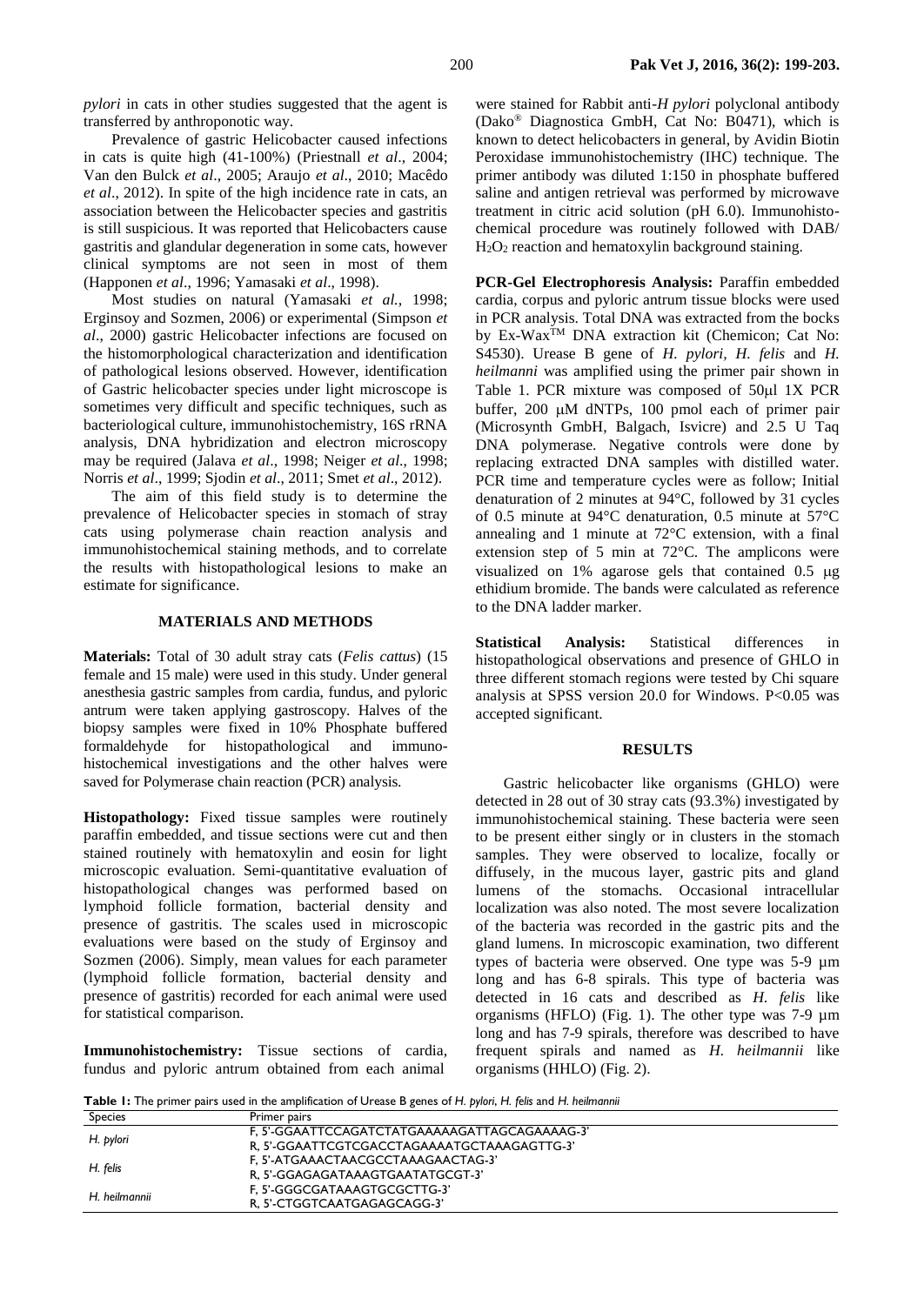

**Fig. 1:** *H. felis* like organisms in the gland lumen of a cat stomach. IHC, x40.



**Fig. 2:** *H. heilmannii* like organisms in the gland lumen of a cat stomach.  $IHC. x40$ 



**Fig. 3:** PCR amplification and agarose gel electrophoresis of *H. felis* Urease B gene (1150 bp). 1, DNA ladder; 2, positive control; 3, cat no 6; 4, cat no 13; 5, cat no 20; 6, cat no 25; 7, negative control.



**Fig. 4:** PCR amplification and agarose gel electrophoresis of *H. heilmannii* Urease B gene (580 bp). 1, DNA ladder; 2, positive control; 3, cat no 4; 4, cat no 8; 5, cat no 11; 6, cat no 28; 7, negative control.



**Fig. 5:** Lymphoid follicle formation in pyloric antrum of a cat stomach. HE, x4.

Bacterial presence and localization of the helicobacters in three different stomach regions were summarized in Table 2. While HHLO was detected in total of 23 animals (76.7%), HFLO was seen in 16 animals (53.3%). HHLO were detected to be present only in one region of the stomach in 3.3% animals, in two different regions in 23.3% animals, and in all regions in 56.7% animals. HFLO were seen to localize in only one region in 23.3% animals, in two different regions in 16.7% animals and in all regions in 13.3% animals. These two types of bacteria were detected concomitantly in 43.3% cats, while HHLO alone were recorded in 40.0% animals and HFLO alone were determined in 6.7% cases. Results of immunohistochemical staining and PCR-Gel electrophoresis techniques used in order to determine the bacteria were generally parallel to each other. In gel electrophoresis an 1150 bp reaction band for *H. felis* (Fig. 3) and a 580 bp reaction band for *H. heilmannii* (Figure 4) urease B genes were observed. No reaction for *H. pylori* was detected in any of the animals investigated.

Light to moderate gastritis was detected in one or more regions of the stomach in 27 cats (90.0%) (Table 3). Gastritis was determined in 66.7%, 46.7% and 90.0% animals in fundus, corpus and antrum, respectively. Pyloric antrum was recognized to have more severe gastritis than the other regions of stomach. Mostly neutrophils and lymphocytes and occasionally plasma cells were noted in gastritis. In 3 cats, severe gastritis characterized by neutrophil and lymphocyte infiltration, basophilia in gland epithelia, fibrosis in mucosa and glandular dilatation was observed. In total of 10 cats, lymphoid follicle formation was determined. These lymphoid follicles were mostly seen in the pyloric antrum (Fig. 5). In 3 cats, no lesion was recorded in the stomach. None of the 30 cats showed any signs of erosion or ulceration in stomach.

Bacterial density was investigated and the results were given in Table 4. No significant difference was determined on the bacterial density among the three stomach regions (P<0.05). In 3 cats with light to moderate gastritis, no bacteria were detected, and conversely in another 3 cats with high bacterial presence, no gastritis was seen.

Results of lymphoid follicle formation in the stomach regions were shown in Table 5. Lymphoid follicle formation observed in 10 cats (9 infected and only 1 noninfected). Antrum was the most frequently formed place for lymphoid follicles (P<0.05). In light microscopic investigations, density and colonization regions of GHLO were similar to each other. No significant association was also determined between the gastritis and the bacterial colonization.

## **DISCUSSION**

Discovery of helicobacters in human stomach and determination of its pathogenic effects has led to many investigations in animals as well to search for the presence of such an association over the past decades. In this study, helicobacters, their prevalence, pathological changes and probable relationship between the bacteria and the pathologies in stomach of stray cats were investigated by means of microscopy, immunohistochemistry and PCR-Gel electrophoresis analysis.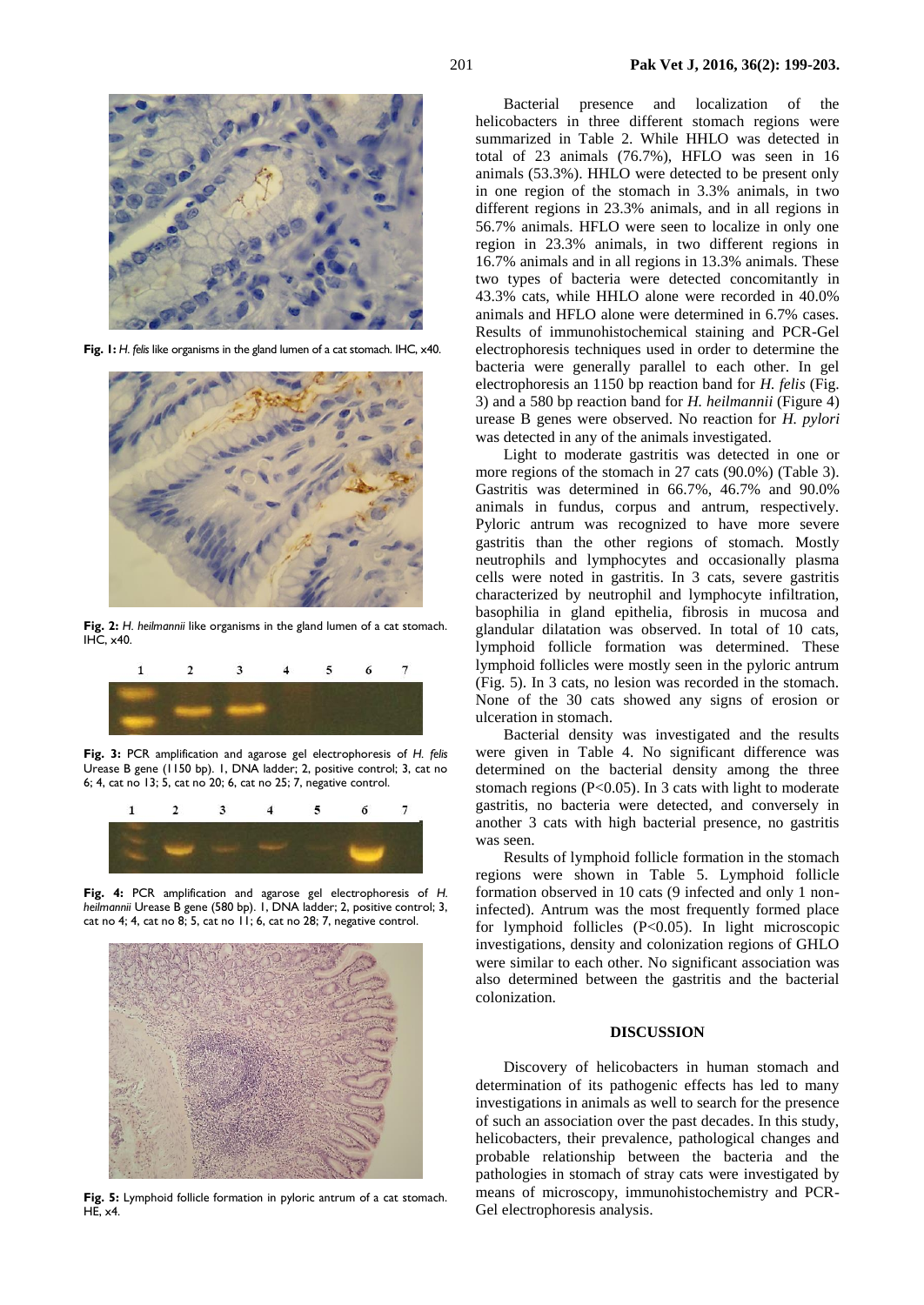|                                                                   | <b>Fundus</b> | Corpus       | Antrum       |  |
|-------------------------------------------------------------------|---------------|--------------|--------------|--|
| <b>HFLO</b>                                                       | $7(23.3)^{a}$ | $10(33.3)^a$ | $12(40.0)^a$ |  |
| <b>HHLO</b>                                                       | $22(73.3)^a$  | $25(83.3)^a$ | $19(63.3)^a$ |  |
| Values in parenthesis indicate percentage. Numbers with different |               |              |              |  |

superscripts in a row differ significantly (P<0.05).

**Table 3:** Cats with gastritis in different stomach regions

|                                                                   | <b>Fundus</b> | Corpus       | Antrum        |
|-------------------------------------------------------------------|---------------|--------------|---------------|
| None                                                              | $10(33.3)^a$  | $16(53.3)^a$ | $3(10.0)^{b}$ |
| Light                                                             | $12(40.0)^a$  | $14(46.7)^a$ | $18(60.0)^a$  |
| Moderate                                                          | $7(23.3)^{a}$ |              | 6 $(20.0)^a$  |
| Severe                                                            | $(3.3)^a$     | ۰            | $3(10.0)^a$   |
| Values in parenthesis indicate percentage. Numbers with different |               |              |               |

superscripts in a row differ significantly (P<0.05).

**Table 4:** Cats showing different bacterial densities in different stomach regions

| Score           | <b>Fundus</b>  | Corpus         | Antrum        |
|-----------------|----------------|----------------|---------------|
| None            | 5 $(16.7)^{a}$ | $3(10.0)^{a}$  | $3(10.0)^a$   |
| $\mathsf{I}$ -4 | $7(23.3)^{a}$  | $9(30.0)^a$    | $7(23.3)^{a}$ |
| $5 - 10$        | $12(40.0)^a$   | $11(36.7)^{a}$ | $14(46.7)^a$  |
| >10             | 6 $(20.0)^a$   | $7(23.3)^a$    | 6 $(20.0)^a$  |
|                 |                | $ -$           | - --          |

Values in parenthesis indicate percentage. Numbers with different superscripts in a row differ significantly (P<0.05).

**Table 5:** Cats with lymphoid follicle formation in different stomach regions

| . ב. בש |               |               |                |
|---------|---------------|---------------|----------------|
| Score   | <b>Fundus</b> | Corpus        | Antrum         |
| None    | $28(93.3)^a$  | $27(90.0)^a$  | $20(66.7)^{b}$ |
|         | $(3.3)^{a}$   | $3(10.0)^{a}$ | $7(23.3)^{a}$  |
| 2-5     | $(3.3)^{a}$   | -             | $(3.3)^a$      |
| >5      | -             | ٠             | 2(6.7)         |
|         | .             | . .<br>. .    | <br>. .        |

Values in parenthesis indicate percentage. Numbers with different superscripts in a row differ significantly (P<0.05).

The prevalence of the spiral microorganisms in cat stomach was investigated by different detection techniques and reported to change between 41% and 100% (Priestnall *et al*., 2004; Van den Bulck *et al*., 2005, Erginsoy and Sozmen, 2006). In accordance with the previous reports, the prevalence of Helicobacters in stray cats was detected to be quite high (93%) in the current investigation, which applied both immunohistochemistry and PCR. In addition, *H. heilmannii*, *H. felis* and mix presence were detected in 25 (89.3%), 16 (57.1%) and 13 (46.4%) animals respectively among the total 28 cases in which Helicobacters were seen. In a similar study conducted by Strauss-Ayali *et al*. (2001), these prevalence rates were reported as 52.9%, 23.5% and 17.6%, respectively. Mix localization of Helicobacters in cats was also reported to occur in 25% (Priestnall *et al*., 2004) and 62.8% (Van den Bulck *et al*., 2005). In addition to presence of *H. felis* and *H. heilmannii* mix infection, *H.pylori*, *H. bizzozeronii* and *H. heilmannii* mix infection was also shown in cats (Canejo-Teixeira *et al*., 2014). This finding suggests that mix presence of the bacteria may also occur by other species of helicobacters, which may also affect the severity and variety of pathological changes that may require further investigations.

In the present study, immunohistochemical staining was shown to be a beneficial method in determining the micro-localization sites of *H. heilmannii* and *H. felis.*  These microorganisms were determined to be present in the mucous layer, gland lumens and parietal cells of the stomach. No special localization tendency was seen among these sites. GHLO were observed as a single bacterium and also in groups. Similar presences were also

reported in the literature (Erginsoy and Sozmen, 2006, Bridgeford *et al*., 2008; Takemura *et al*., 2009; Canejo-Teixeira *et al*., 2014; Sasani *et al*., 2014). Presence of mixed colony formations was previously suggested to cause genomic transmissions between different Helicobacter species (Priestnall *et al*., 2004). In this investigation, high incidence rate recorded for *H. heilmannii* complies with the previous investigations (Neiger *et al*., 1998; Norris *et al*., 1999). *H. pylori*  infection was previously shown in laboratory and commercially sold cats, but not in house cats (Handt *et al*., 1994; Fox *et al*., 1995). Although *H. felis* was detected in this study, there are also studies not determined the agent both in domestic and feral cats (Ghil *et al*., 2009). On the other hand, *H. pylori* was not able to be detected as in the previous study conducted in South Korea either (Ghil *et al*., 2009). Therefore, regional differences may apply in the presence of Helicobacters species.

The results were shown that Helicobacters are present in corpus, fundus and pyloric antrum regions of stomach, and they equally localize in these regions. While this result is similar to that of Takemura *et al*. (2009), it contradicts the previous investigations reporting mostly fundus localization in cats and also dogs naturally or experimentally infected with Helicobacters (Happonen *et al*., 1996; Yamasaki *et al*., 1998).

In histopathological investigations, gastritis in varying degrees was observed both in Helicobacter present and not-present cats similar to the previous studies (Happonen *et al*., 1996; Neiger *et al*., 1998; Yamasaki *et al*., 1998; Strauss-Ayali *et al*., 2001; Macêdo *et al*., 2012; Sasani *et al*., 2014). In the present study, severity of the inflammation in pyloric antrum and fundus was seen to be significantly higher than that is observed in corpus (P<0.05). Pyloric antrum was the mostly infected stomach region. This finding was in accordance with the result of Sasani, *et al*. (2014), which also showed that the cardia was the least affected stomach region. In contrast, corpus was seen to be the least infected stomach region in the present study.

The finding of severe inflammatory infiltration in pyloris reported by Strauss-Ayali *et al*., (2001) partially complies with our results. The finding of lymphoid follicle hyperplasia in the antrum of stomach is also similar to the results reported in naturally infected cases (Hermanns *et al*., 1995; Happonen *et al*., 1996). On contrary to our results and others, Strauss-Ayali *et al*. (2001) reported few lymphoid follicle formations in pyloris. While some studies described an association between the infection and lymphoid follicle hyperplasia such an association was not seen in the current study (Neiger *et al*., 1998; Yamasaki *et al*., 1998; Norris *et al*., 1999). On the other hand, mononuclear cellular infiltration was observed as in the previous studies performed on naturally GHLO infected cats (Happonen *et al*., 1996; Neiger *et al*., 1998; Yamasaki *et al*., 1998; Norris *et al*., 1999). However, none or few non-infected cases in the studies makes difficult to evaluate the presence of an association between Helicobacters and the histopathological changes observed. But, such an association was described between the bacterial colonization severity in fundus and the degree of inflammation in some studies (Hermanns *et al*., 1995; Happonen *et al*., 1996; Yamasaki *et al*., 1998). In the